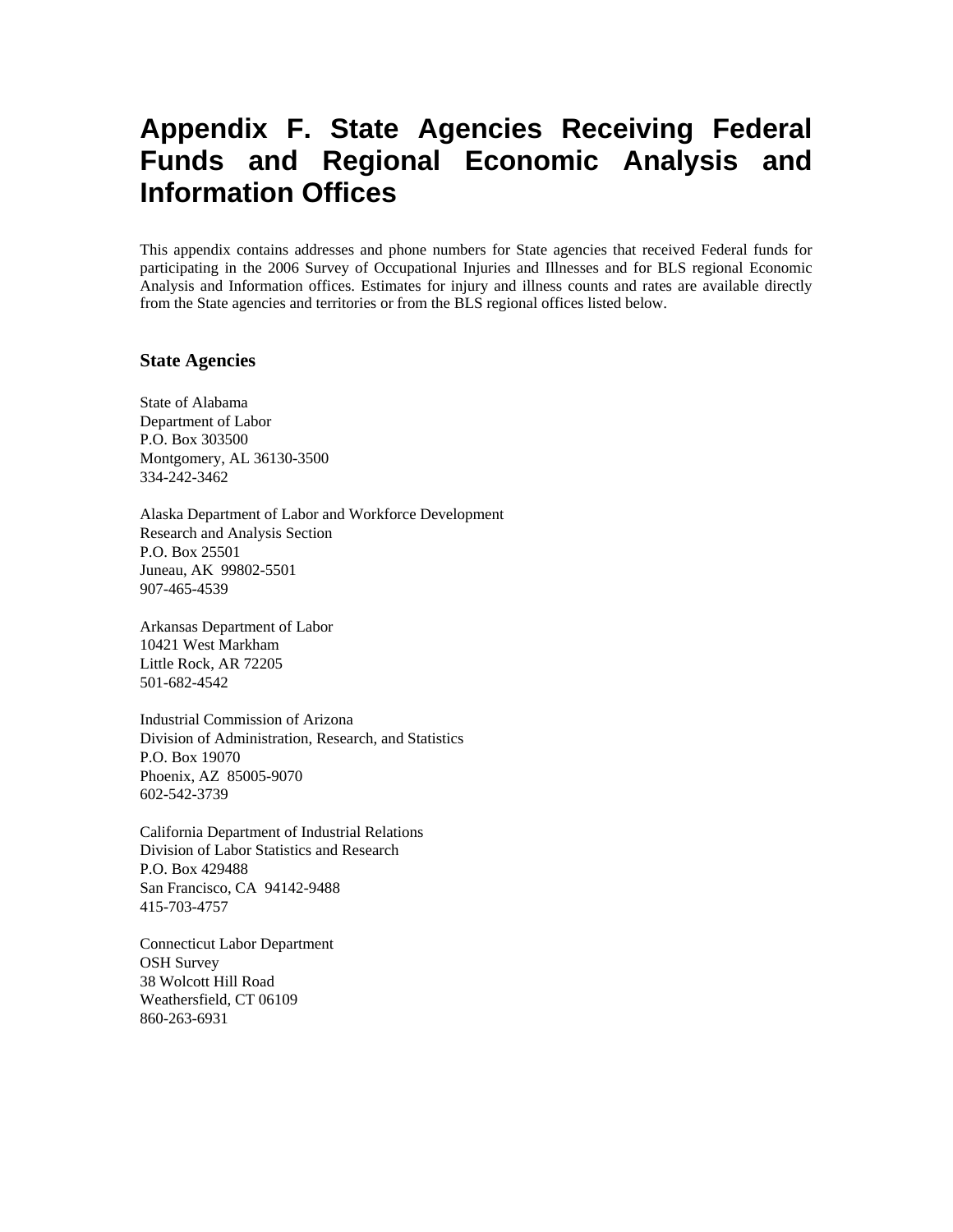Delaware Department of Labor Division of Industrial Affairs/OSH Statistics 4425 North Market Street – 3rd Floor Wilmington, DE 19802 302-761-8217

DC Department of Health State Center for Health Statistics 825 North Capitol Street, NE, 2nd Floor Room 2121 Washington, DC 20002 202-442-9010

Division of Workers' Compensation Occupational Safety and Health Statistical Unit Florida Department of Financial Services 200 E. Gaines Street Tallahassee, FL 32399 850-413-1611

Georgia Department of Labor Safety Engineering Section 1700 Century Circle Atlanta, GA 30345 (404) 679-1656

Guam Department of Labor BLS, Occupational Safety and Health Statistics P.O. Box 9970 Tamuning, GU 96931-9970 671-475-7056

Hawaii Department of Labor and Industrial Relations Research and Statistics Office - OMI P.O. Box 3680 Honolulu, HI 96811-3680 808-586-9001

Illinois Department of Public Health Division of Epidemiologic Studies 605 West Jefferson Street Springfield, IL 62761 217-557-5663

Indiana Department of Labor Quality Metrics & Statistics 402 West Washington Street Room W195 Indianapolis, IN 46204-2751 317-232-2668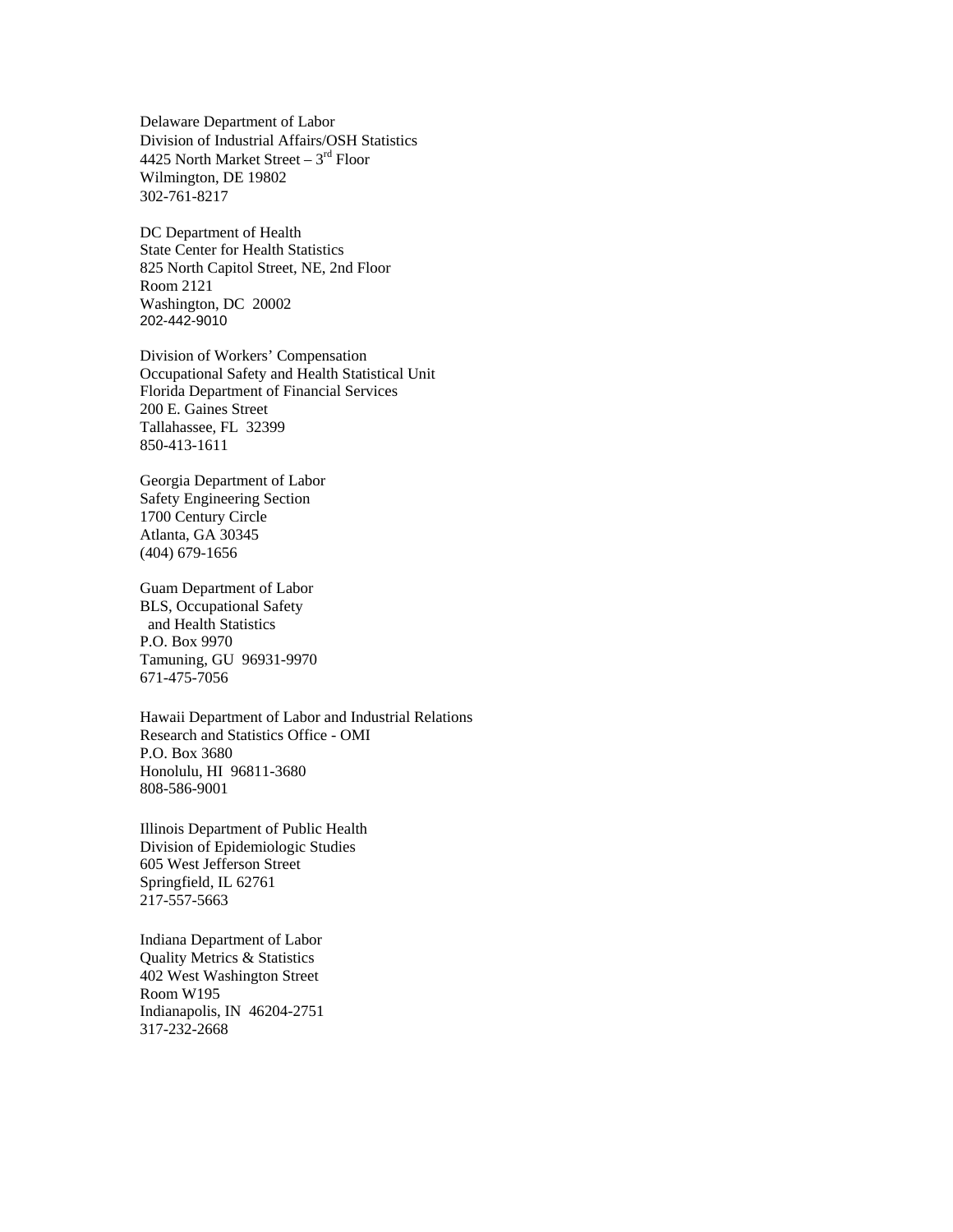Iowa Workforce Development Division of Labor Services OSH Survey 1000 East Grand Avenue Des Moines, IA 50319-0209 515-281-5151

Kansas Department of Labor Labor Market Information Services (OSH/CFOI) 401 SW Topeka Boulevard Topeka, KS 66003–3182 785-296-0039

Kentucky Labor Cabinet Division of Education and Training 1047 U.S. Highway 127 South, Suite 4 Frankfort, KY 40601 502-564-4258

Louisiana Workforce Commission Research and Statistics, OSH Unit, 950 North 22<sup>nd</sup> Street, Ste A, P.O. Box 94090 Baton Rouge, LA 70804-9090 225-342-3126

Maine Bureau of Labor Standards 45 State House Station Augusta, ME 04333-0045 207-624-6447

Maryland Department of Labor, Licensing and Regulation Division of Labor and Industry Research and Statistics Unit 1100 North Eutaw Street, Room 611 Baltimore, MD 21201-2206 410-767-2356

Massachusetts Department of Occupational Safety 399 Washington Street, 5th Floor Boston, MA 02108 617-727-3594 x123

Michigan Department of Labor and Economic Growth Michigan Occupational Safety and Health Administration 7150 Harris Drive - P.O. Box 30643 Lansing, MI 48909-8143 517-322-1851

Minnesota Department of Consumer and Industry ServicesPolicy Development Research and Statistics – 4th Floor 443 Lafayette Road North St. Paul, MN 55155-4309 651-284-5568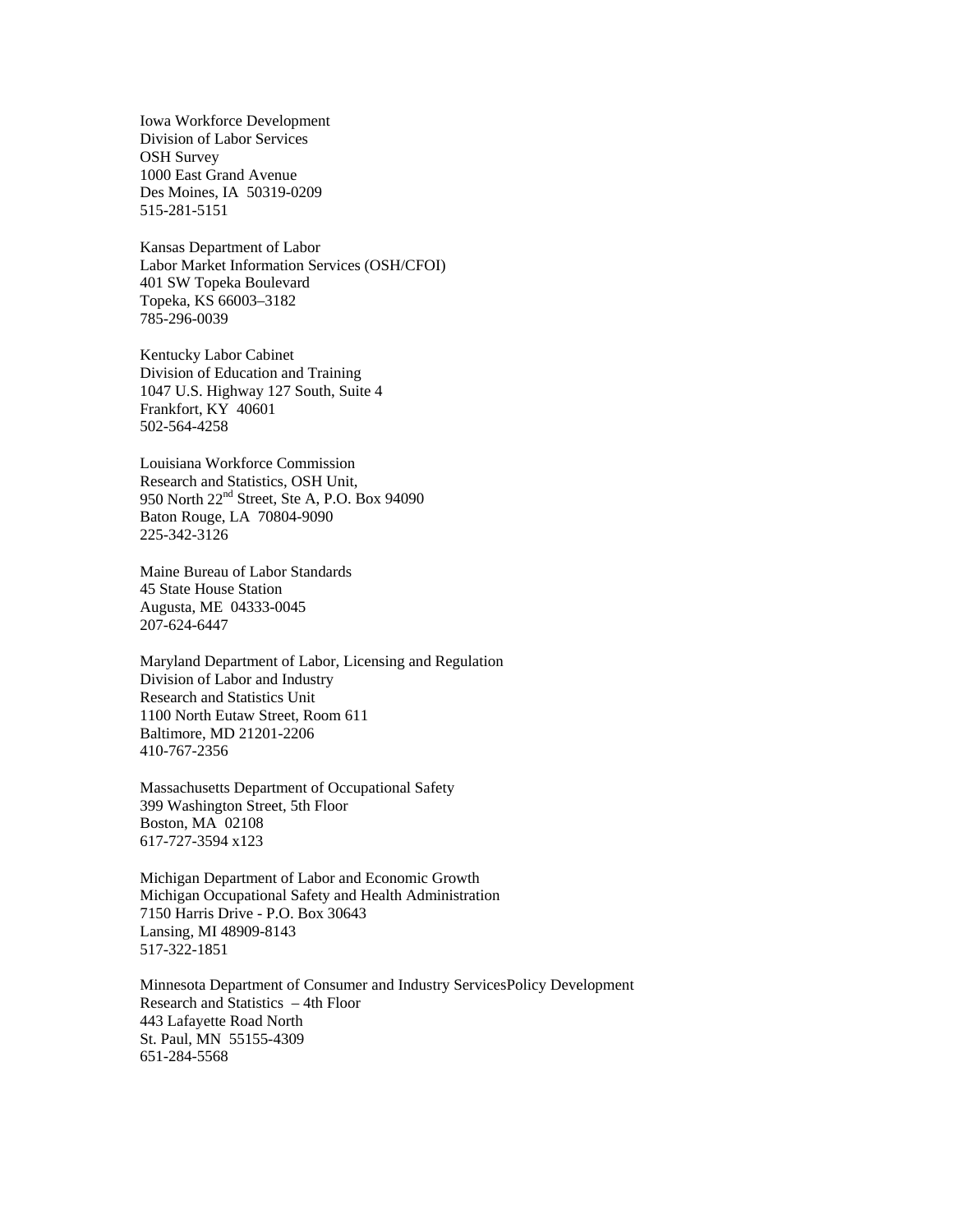Missouri Department of Labor and Industrial Relations OSH Survey - R & A The Occupational Injury and Illness Statistical Unit (OIISU) P.O. Box 59 Jefferson City, MO 65104-0059 573-751-9677

Montana Department of Labor and Industry Workforce Services Division, Research and Analysis Bureau- OSH Section P.O. Box 1728 Helena, MT 59624-1728 406-444-3297

Nebraska Workers' Compensation Court P.O. Box 98908 Lincoln, NE 68509-8908 402-471-3547

Nevada Department of Business and Industry Division of Industrial Relations Administrative Services 400 West King Street, Suite 201 Carson City, NV 89703-9907 775-684-7081

New Jersey Department of Labor and Workforce Development Program Planning, Analysis and Evaluation OSH Section, 5th Floor P.O. Box 057 Trenton, NJ 08625-0057 609-633-0618

New Mexico Environment Department Occupational Health and Safety Bureau 5225 Camino de los Marquez, Suite 3 Santa Fe, NM 87505 505-476-8702

New York State Department of Labor Division of Research and Statistics 247 West  $54^{\text{th}}$  Street  $4^{\text{th}}$  Floor New York, NY 10019 212-621-9363

North Carolina Department of Labor Research and Policy Division Safety and Health Survey Section 4 West Edenton Street Raleigh, NC 27601 919-733-2758

Oklahoma Department of Labor Statistical Research Unit 4001 N. Lincoln Boulevard Oklahoma City, OK 73105-9908 405-528-1500, ext. 236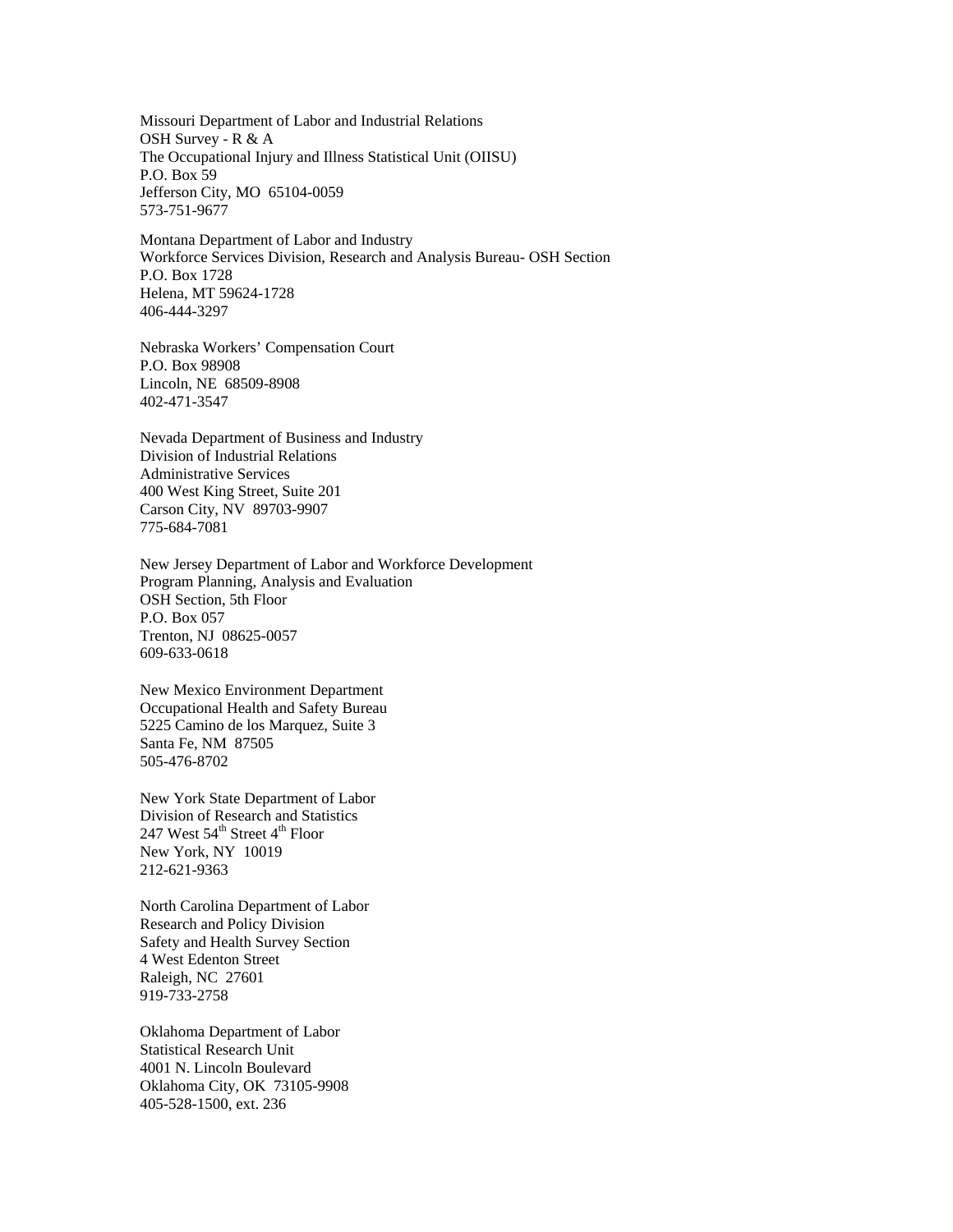Oregon Department of Consumer and Business Services P.O. Box 14480 Salem, OR 97309-0405 503-947-7367

Departamento del Trabajo y Recursos Humanos Negociado del Estadisticas, PR OSH Avenida Munoz Rivera #505, Piso 17 P.O. Box 195540 San Juan, PR 00919-5540 787-765-4687

Rhode Island Department of Labor and Training 1511 Pontiac Avenue Cranston, RI 02920 401-462-8743

South Carolina Department of Labor, Licensing, and Regulation P.O. Box 11329 Columbia, SC 29211-1329 803-896-7673

Tennessee Department of Labor and Workforce Development Labor Research and Statistics 220 French Landing Drive Nashville, TN 37243-1002 615-741-1748

Texas Department of Insurance Division of Workers' Compensation Workplace Safety/BLS Programs 7551 Metro Center Drive, Suite 100, MS-23B Austin, TX 78744 512-804-4651

Utah Labor Commission UOSH Statistics P.O. Box 146650 Salt Lake City, UT 84114-6650 801-530-6823

Vermont Department of Labor and Industry BLS Survey Drawer 20, National Life Building Montpelier, VT 05620-3401 802-828-5076

Virginia Department of Labor and Industry VOSH Research and Analysis 13 South Thirteenth Street Richmond, VA 23219 804-786-1035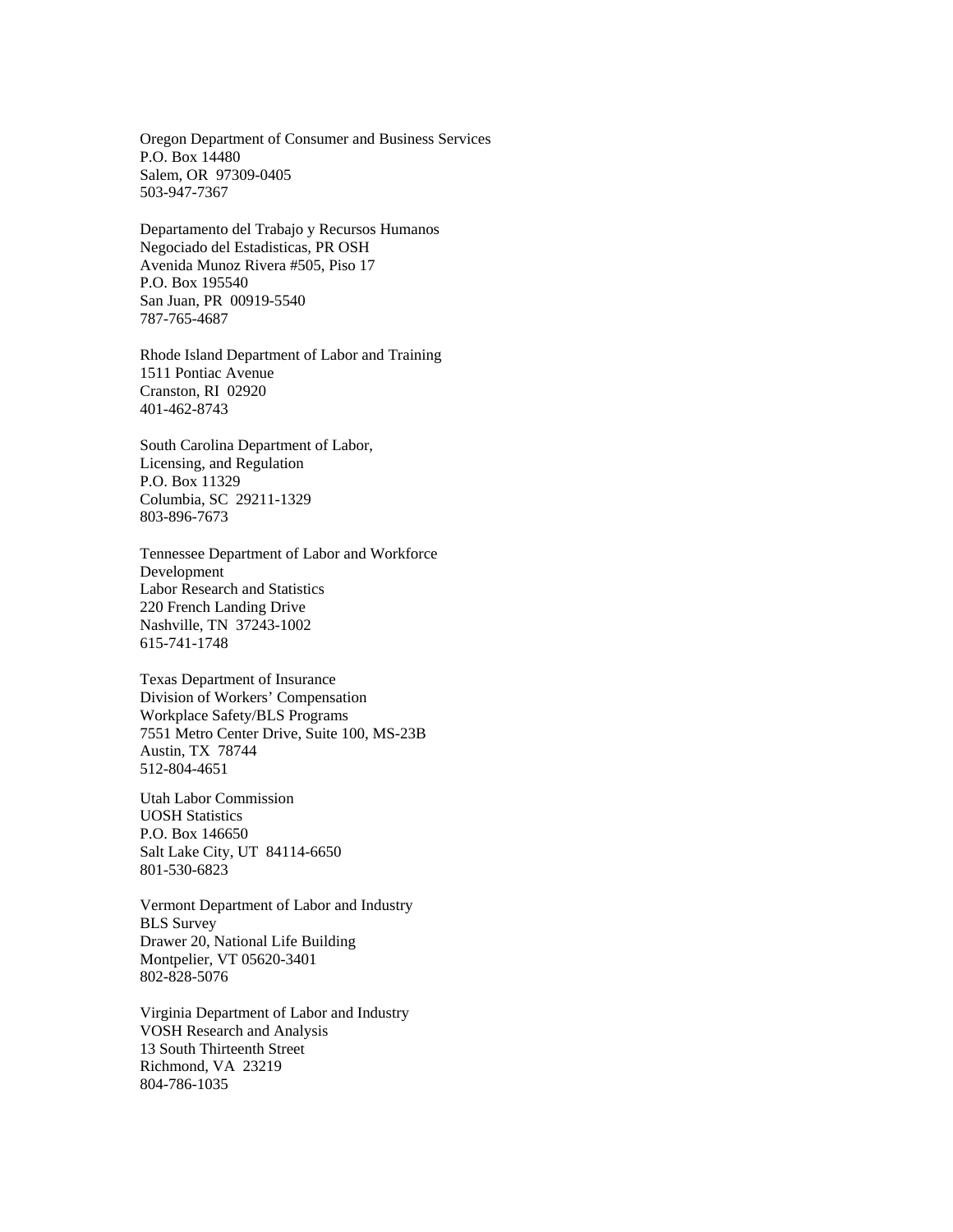Virgin Islands Department of Labor Bureau of Labor Statistics P.O. Box 303359 St. Thomas, VI 00803 (340) 776-3700 ext. 2135

Washington Department of Labor and Industries Planning and Research Services Division P.O. Box 44631 Olympia, WA 98504-4631 360-902-5510

Workforce West Virginia Research, Information and Analysis — OSH Survey Office of BLS Programs - OSH Survey 112 California Avenue, Room 208 Charleston, WV 25305 304-558-2660

Wisconsin State Laboratory of Hygiene DPHIS 2810 Walton Commons W Suite 200 Madison, WI 53718 608-221-6289

Wyoming Department of Employment Research and Planning P.O. Box 2760 Casper, WY 82602 307-473-3804

## **Regional Economic Analysis and Information Offices**

Boston JFK Federal Building, E-310 15 New Sudbury Street Boston, MA 02203 617-565-2327

New York Room 808 201 Varick Street New York, NY 10014-4811 212-337-2500

Philadelphia Suite 610 East, The Curtis Center 170 South Independence Mall West Philadelphia, PA 19106-3305